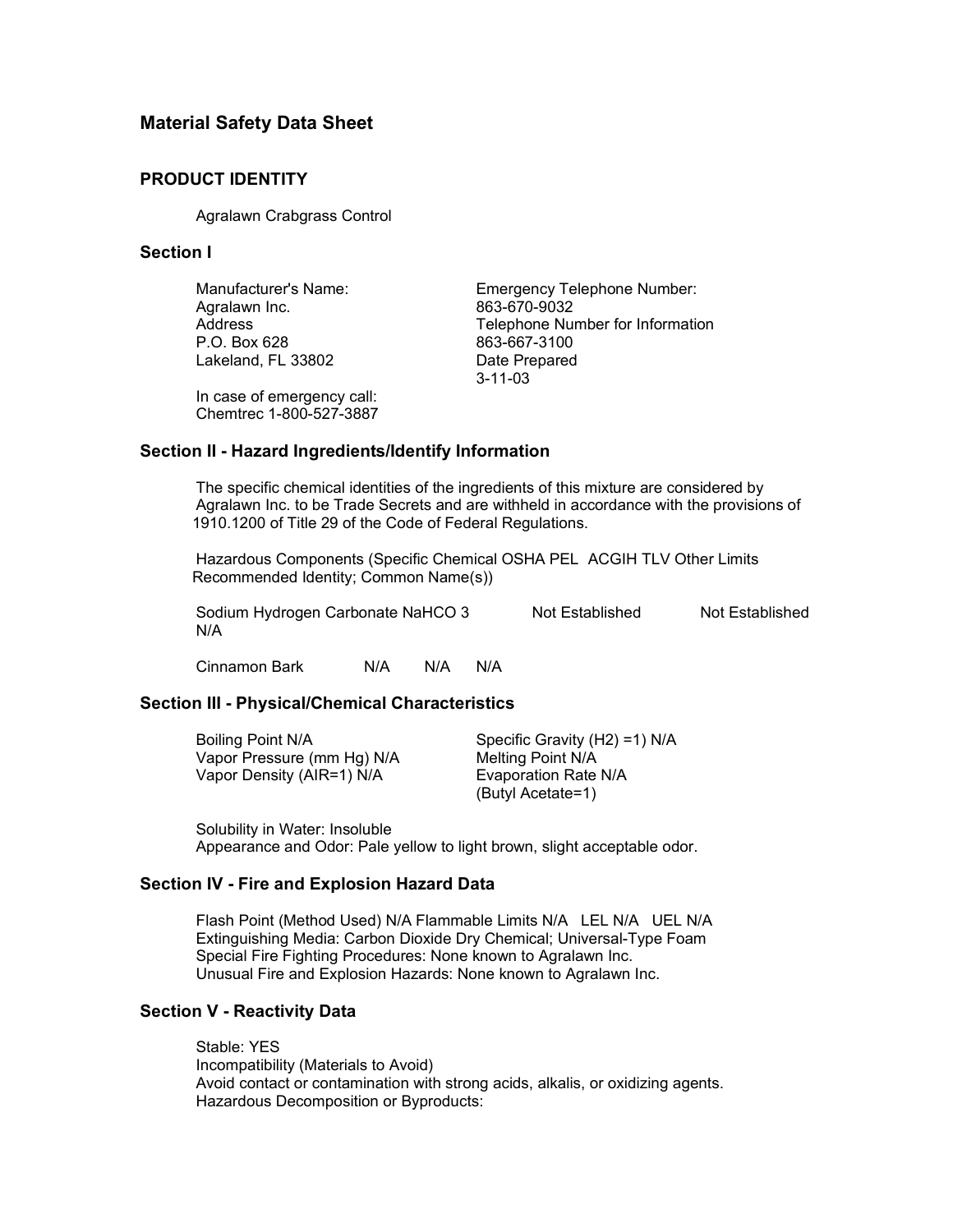Carbon Dioxide and Carbon Monoxide Hazardous Polymerization: Will Not Occur

## **Section VI - Health Hazard Data**

#### **Route(s) of Entry:**

Eye: Inhalation: Skin: Ingestion:

*NOTE:* The above effects are based on evaluation of individual components and the relevancy to the mixture as a whole or to humans is unknown.

#### **Health Hazards (Acute and Chronic)**

This product has no known chronic effects. Repeated or prolonged exposure to this compound is not known to aggravate medical conditions.

#### **Carcinogenicity:**

NTP? NO IARC Monographs? NO OSHA Regulated? NO

#### **Signs and Symptoms of Exposure:**

Acute Health Effects - Irritating to the skin and eyes on contact. Inhalation will cause irritation to the lungs and mucous membrane. Irritation to the eyes will cause watering and redness. Reddening, scaling and itching are characteristics of skin inflammation. Follow safe industrial hygiene practices and always wear protective equipment when handling this compound.

**Medical Conditions Generally Aggravated by Exposure:** See Health Hazards.

#### *Emergency and First Aid Procedures:*

**Eye Contact:** Flush immediately with clean water for at least 15 minutes. Contact a physician immediately.

**Skin Contact**: Remove any contaminated clothing or shoes. Wash affected areas thoroughly with soap and water for at least 15 minutes. Contact a physician immediately.

**Inhalation:** Remove from the exposure to fresh air. If breathing has stopped, administer artificial respiration and oxygen if available. Contact a physician as necessary.

**Ingestion:** Wash out mouth with water and give water to dilute, provided person is conscious. Contact a physician immediately.

#### **Section VII - Precautions for Safe Handling and Use**

Steps to Be Taken in Case Material is Released or Spilled: Contain spill and recover free product. Use recovered material as indicated on product label.

*NOTE:* Empty containers can have residues and are subject to proper waste disposal.

**Waste Disposal Method:** See Steps to Be Taken in Case Material is Released or